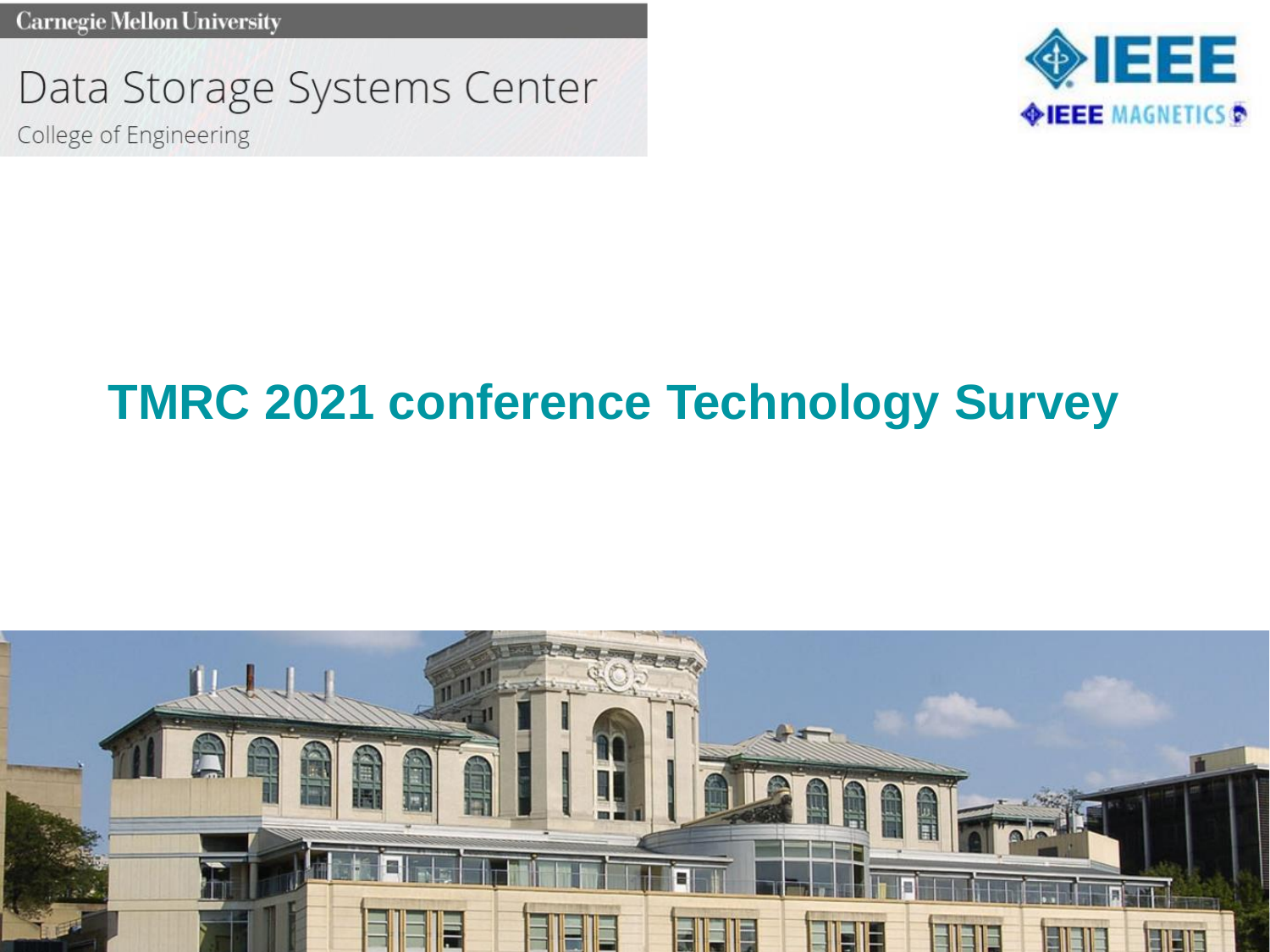### Survey this year 1/2

\* 1. Describe your affiliation ?

| <b>HDD Industry Member</b>  | Survey issued continuously over the meeting period.          |
|-----------------------------|--------------------------------------------------------------|
| <b>MRAM Industry Member</b> | Differs from pre/post survey past years.                     |
| Academia                    | •The response rate was lower this year, so we                |
| Vendor                      | consolidated the pre and post conference survey into<br>one. |
| Other                       |                                                              |

\* 2. What is the Maximum Areal Density Capability expected for Perpendicular/Shingled/Two dimensional - magnetic recording extensions?

÷

### 3. What is the expected Year of Technology introduction to HDD Products?

|                | 2020 | 2021 | 2022 | 2023 | 2024 | 2026                                                            | 2028 | 2030 | Never |
|----------------|------|------|------|------|------|-----------------------------------------------------------------|------|------|-------|
| <b>BPM</b>     |      |      |      |      |      | $\begin{matrix} 0 & 0 & 0 & 0 & 0 & 0 & 0 & 0 & 0 \end{matrix}$ |      |      |       |
| <b>HAMR</b>    |      |      |      |      |      | 0 0 0 0 0 0 0 0 0                                               |      |      |       |
| <b>MAMR</b>    |      |      |      |      |      | $\begin{matrix} 0 & 0 & 0 & 0 & 0 & 0 & 0 & 0 & 0 \end{matrix}$ |      |      |       |
| HDMR(BPM+HAMR) |      |      |      |      |      | 0 0 0 0 0 0 0 0 0                                               |      |      |       |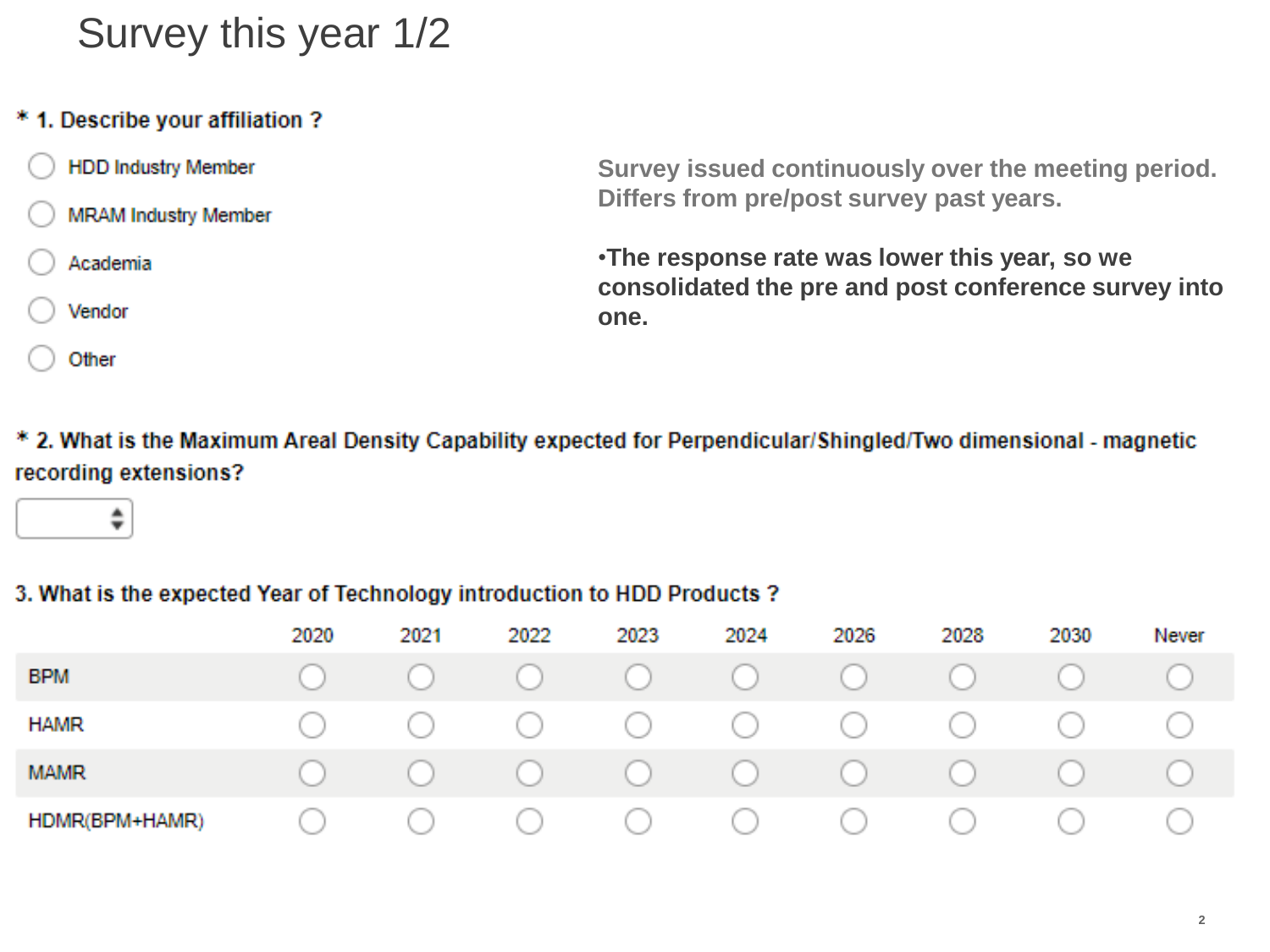### Survey this year 2/2

**MRAM questions… . And added a new storage tech question**

#### 4. What is the expected STAND\_ALONE MRAM capacity (Mega/Gigabits) per chip in 2022?

| 256 Mb | 512Mb | Gb | ' Gb | 4 Gb | 8 Gb | <b>N/A</b> |
|--------|-------|----|------|------|------|------------|
|        |       |    |      |      |      |            |

#### 5. What is the expected EMBEDDED MRAM capacity (Mega/Gigabits) per chip in 2022?

| 256 Mb | 512Mb | Gb | ? Gb | i Gb | NΙA |
|--------|-------|----|------|------|-----|
|        |       |    |      |      |     |

#### 6. What is the expected NAND capacity (Terabits) per chip in 2022?

| 1 Tb | $2$ Tb | $3$ Tb | 5Tb | <b>10 Tb</b> | <b>N/A</b> |
|------|--------|--------|-----|--------------|------------|
|      |        |        |     |              |            |

#### Other (please specify)

7. Which 3 new Emerging Memory Technologies are expected to be delivered in the next 5 Years

- NRAM, FeFET, FeCAP
- ARAM, xxRAM, NAND.
- NRAM, NAND, STXRAM



None of the above

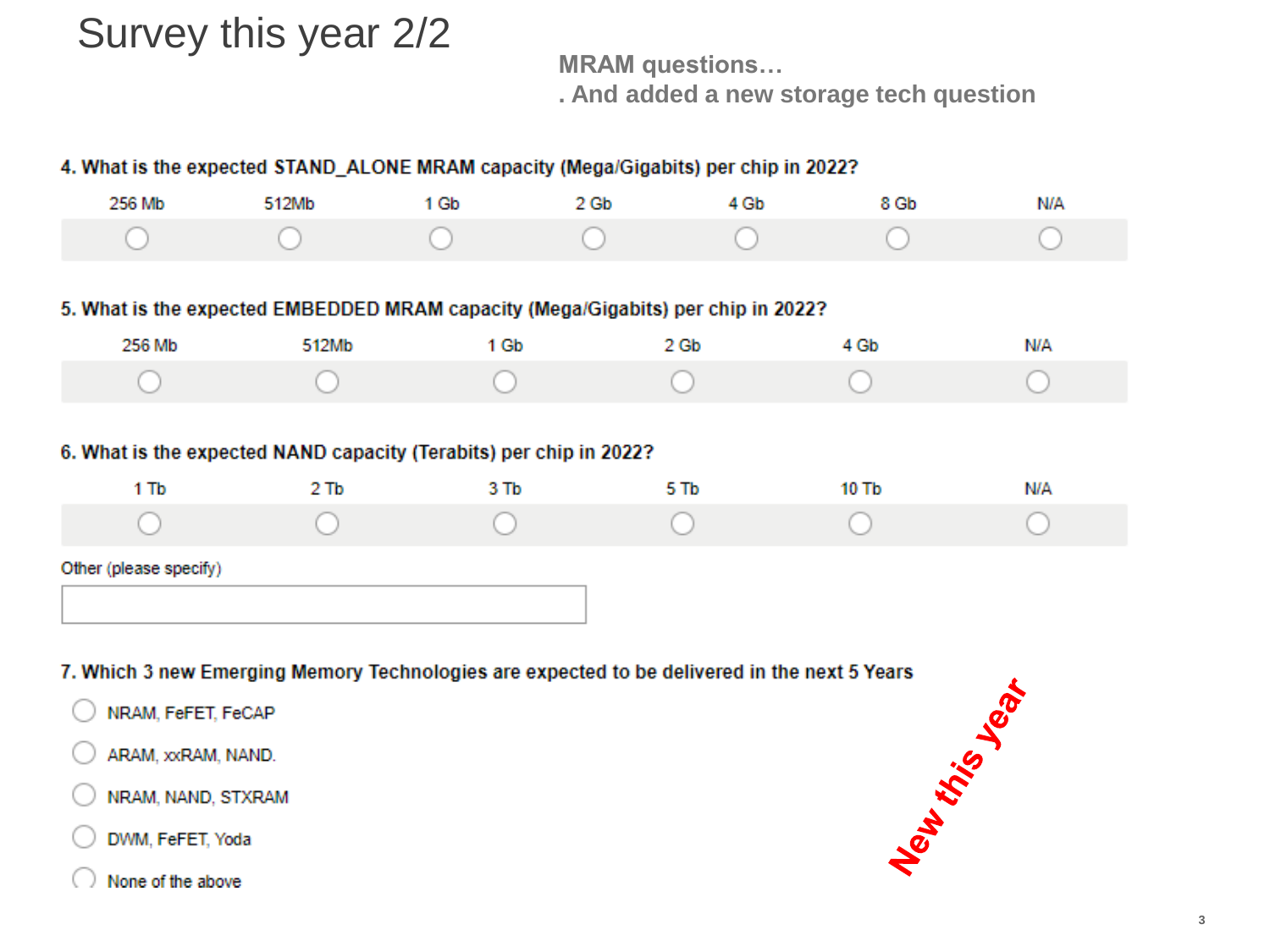Population of respondents up to 08/26/20 (post conference)

**As with 2015-20. Dominant responses from HDD members. No vendors this year, MRAM industry to still to break 10%**

#### Describe your affiliation?



| 2021            | 2020                                         | 2019                                                   |
|-----------------|----------------------------------------------|--------------------------------------------------------|
| 80%<br>90% 100% | 10%<br>0%<br>20%<br>50%<br>60%<br>30%<br>40% | 70' 0%<br>10%<br>20%<br>30%<br>70<br>40%<br>60%<br>50% |

| <b>ANSWER CHOICES</b>          | ▼ | <b>RESPONSES</b> | $\overline{\phantom{0}}$ |
|--------------------------------|---|------------------|--------------------------|
| + HDD Industry Member          |   | 61.19%           | 41                       |
| ▼ MRAM Industry Member         |   | 7.46%            | Б                        |
| $\blacktriangleright$ Academia |   | 23.88%           | 16                       |
| $\blacktriangleright$ Vendor   |   | 0.00%            | O                        |
| $\bullet$ Other                |   | 7.46%            | 5                        |
| <b>TOTAL</b>                   |   |                  | 67                       |
|                                |   |                  |                          |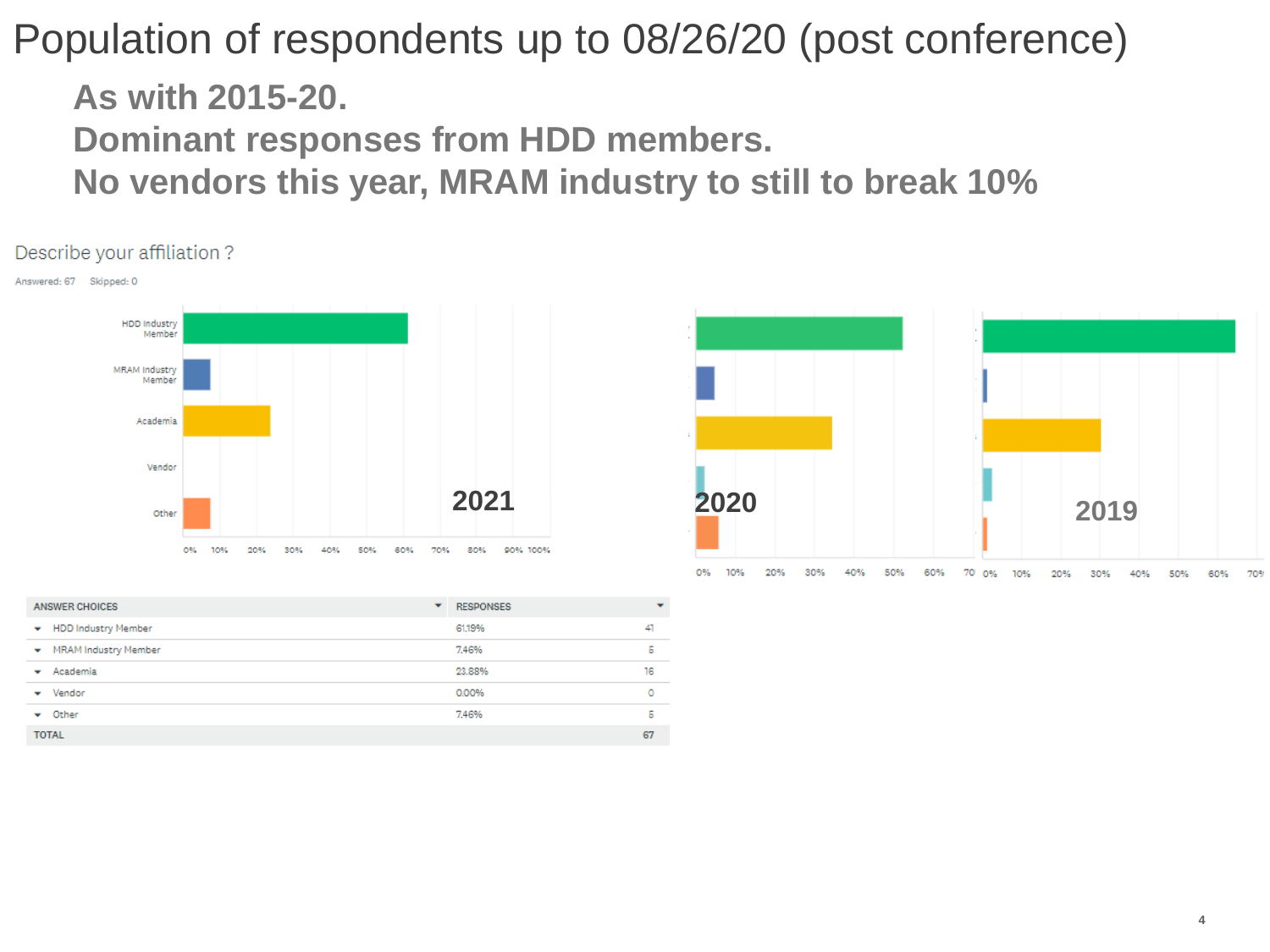### Maximum ADC, for conventional technology

•**Median of 1.5Tb/inch^2 +/-0.25, mean of 1.75 Tb/inch^2**

•**A few optimistic voters for 2.5 Tb/inch^2, and above.** 

•**Bimodality between Academia and Industry (lower mode for industry)** •**Pattern very similar to 2020/2019/2018**

What is the Maximum Areal Density Capability expected for Perpendicular/Shingled/Two dimensional - magnetic recording extensions?  $\circ$ Answered: 67 Skipped: 0 0.75 TbP 1 Thp 1.25 Tbp 1.25 Tbpi 1.5 Tbp 1.5 Tbp 1.75 Tbpi 1.75 Tbpi 2.0 Tbp 2.0 Tbpi 2.25 Tbpi 2.25 Tbpi 2.5 Tbp  $2.5$  Tho 2.75 Tbpi 2.75 Tbpi 0% 10% 20% 30% 0% 10% 20% 30% 40% 50% 60% 70% 80% 9054-10059



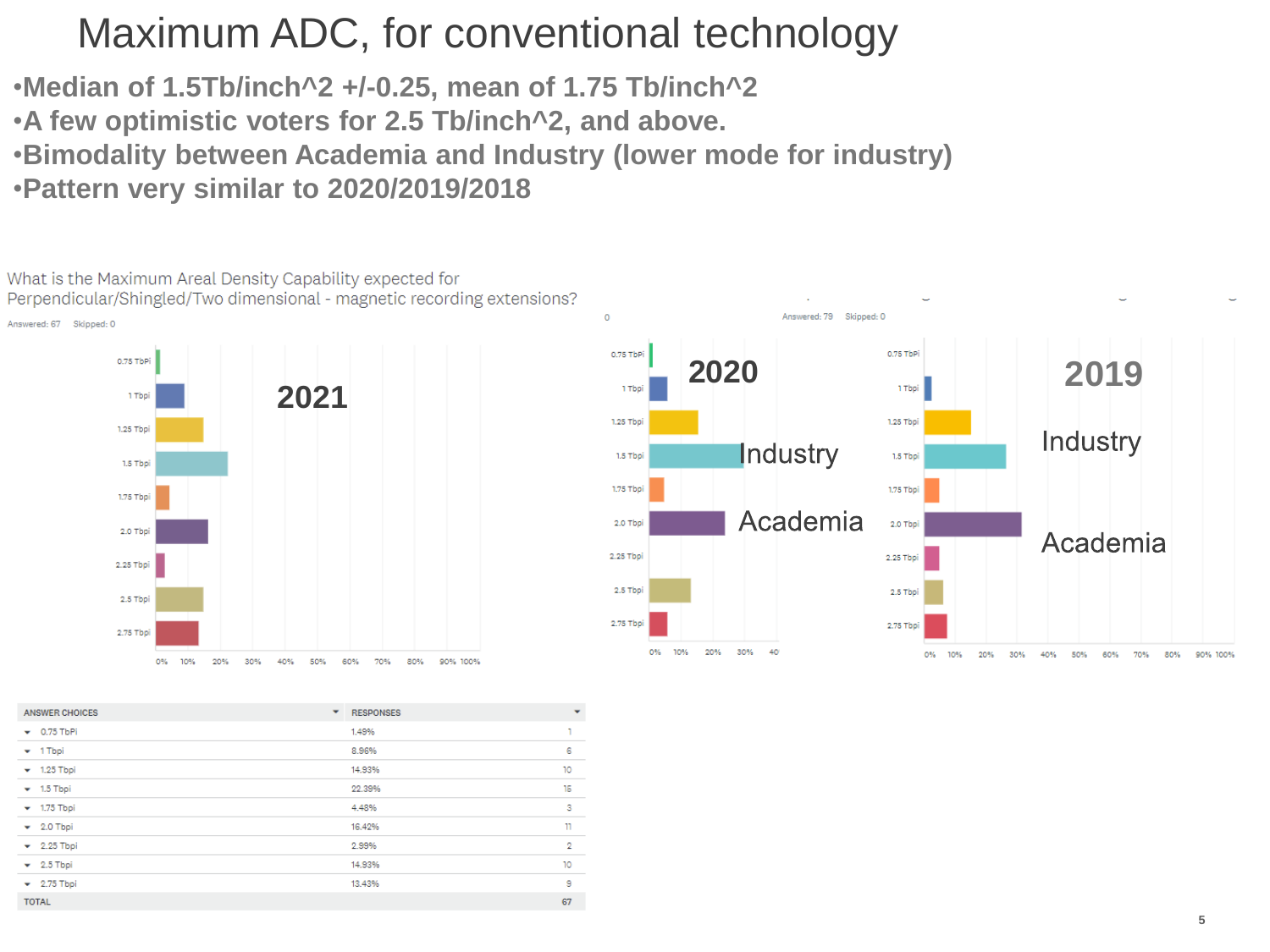### **Expected introduction year**

Pessimism for MAMR reduced in 2017, and improved 2018- drift back up 2019+ stayed.

**BPM/Heated Dot remains pessimistic** 

Focus in next slide on specific fraction of people that think a technology will not work



What is the expected Year of Technology introduction to HDD Products?

2021





6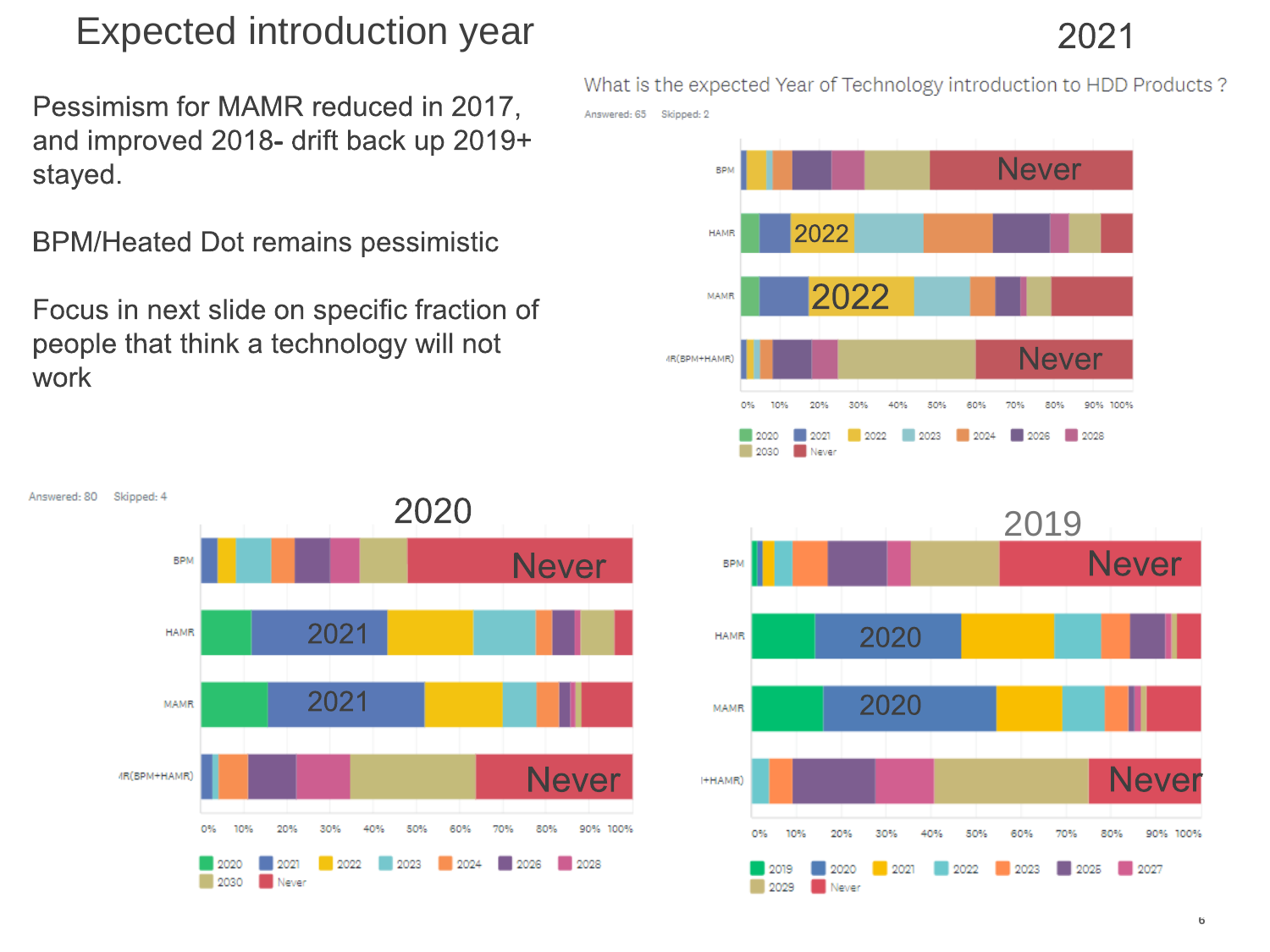Technology pessimism(Never): Compare 2020 with 2019-2013



### **From left to right..**

•**BPM appears stable and poor.**

•**HAMR confidence steady improved.**

| om left to right                                 | Technology BPM HAMR MAMR TDMR HDMR |     |     |     |     |     |
|--------------------------------------------------|------------------------------------|-----|-----|-----|-----|-----|
| PM appears stable and poor.                      | 2013                               | 40% | 29% | 28% | 23% |     |
| <b>AMR confidence steady improved.</b>           | 2014                               | 47% | 14% | 73% | 15% |     |
| IAMR hit a bad patch 2014, started recovery in   | 2015                               | 37% | 3%  | 42% | 2%  | 16% |
| 16-2017, and significantly improved 2018-        | 2016                               | 41% | 10% | 39% | 3%  | 21% |
| <b>Sassible decline last 3 years</b>             | 2017                               | 46% | 7%  | 25% | 4%  | 37% |
| DMR Launched 2017 into product - so removed      | 2018                               | 55% | 2%  | 9%  |     | 39% |
| 18.                                              | 2019                               | 44% | 5%  | 12% |     | 25% |
| DMR confidence - higher than BPM but still poor. | 2020                               | 52% | 4%  | 12% |     | 36% |
|                                                  | 2021                               | 51% | 8%  | 21% |     | 40% |
|                                                  |                                    |     |     |     |     |     |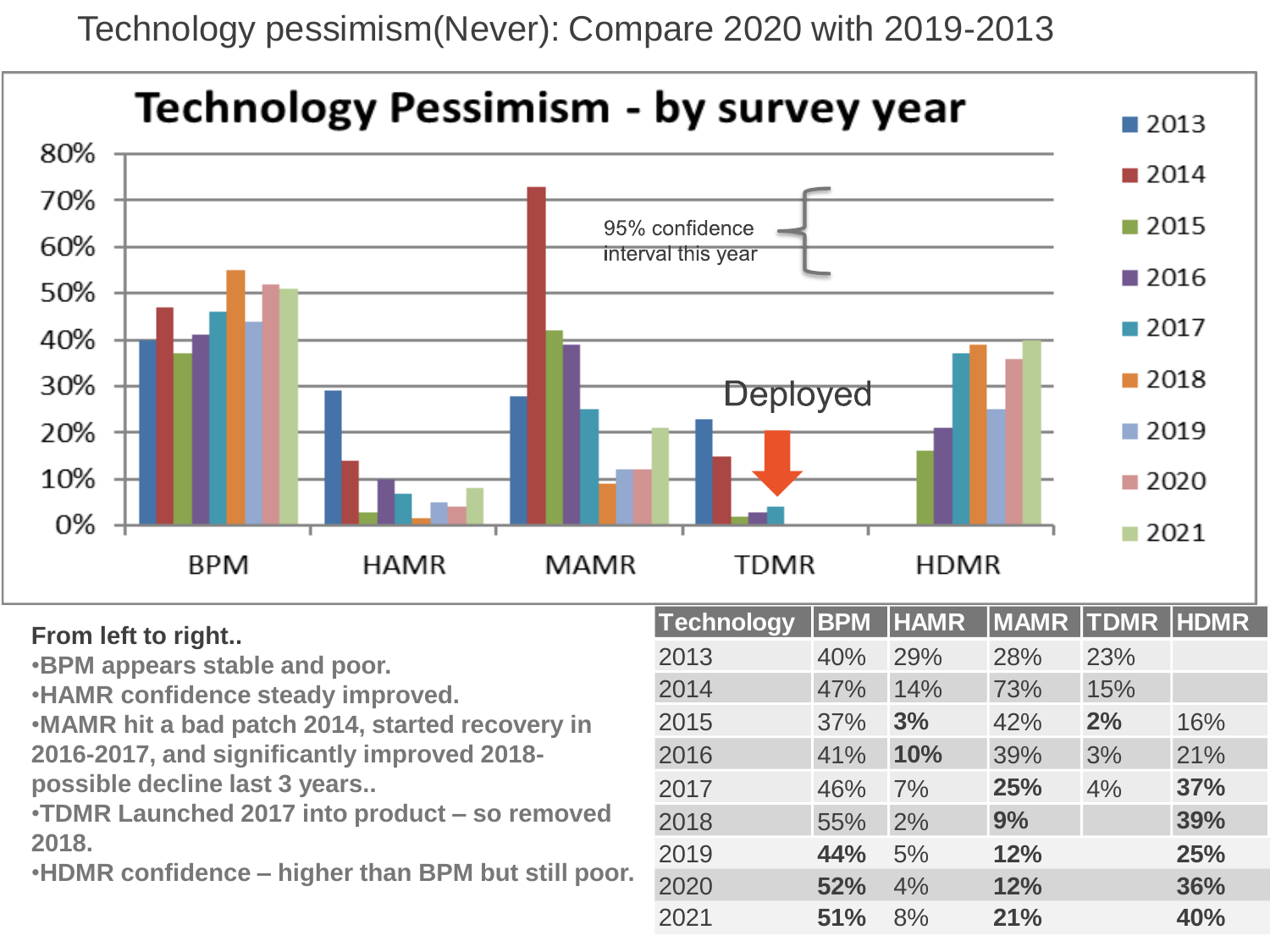# Technology Introduction year

| <b>Technology</b> | <b>BPM</b> | HAMR MAMR TDMR HDMR |         |      |       |
|-------------------|------------|---------------------|---------|------|-------|
| 2013              | 2022       | 2018                | 2018    | 2017 | N/A   |
| 2014              | 2022       | 2018                | 2018    | 2017 | N/A   |
| 2015              | 2023*      | 2018                | 2020*   | 2017 | 2022  |
| 2016              | 2024*      | 2018                | 2020*   | 2017 | 2023  |
| 2017              | 2024*      | 2019                | $2021*$ | 2018 | 2023* |
| 2018              | 2029*      | 2020                | 2020    |      | 2029* |
| 2019              | 2029*      | 2020                | 2020    |      | 2029* |
| 2020              | 2030*      | 2021                | 2021    |      | 2030* |
| 2021              | $2030*$    | 2023                | 2022    |      | 2030* |

*\*Pessimism is high* So confidence on introduction year is poor.



- **BPM and HDMR continues** to drift out.
- MAMR and HAMR both pushed out "just one more year"
	- TDMR Launched 2017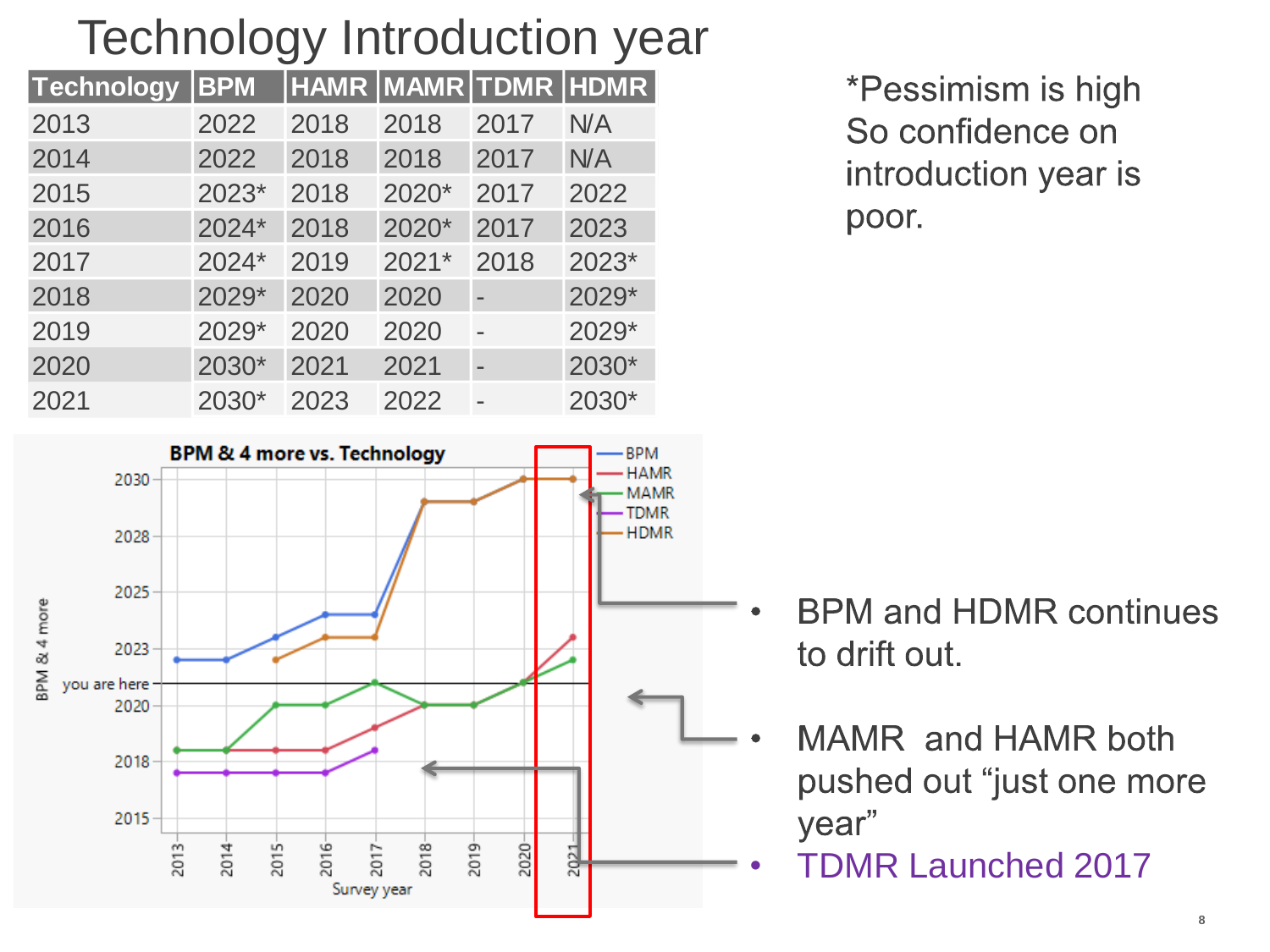### MRAM questions- Stand Alone Memory

What is the expected STAND\_ALONE MRAM capacity (Mega/Gigabits) per chip in 2022?

Answered: 59 Skipped: 8



|                      |       |                     | (3)                | (4) | (5)   |              | $\sqrt{7}$ |    | ▼ 256 MB J 512MB J 1GB J 2GB J 4GB J N/A Y 8GB J TOTAL Y WEIGHTED J<br>AVERAGE |
|----------------------|-------|---------------------|--------------------|-----|-------|--------------|------------|----|--------------------------------------------------------------------------------|
| $\bullet$ (no label) | 1.69% | 8.47% 20.34% 20.34% | <b>EXECUTER 19</b> | 19  | 5.08% | 40.68% 3.39% |            | 59 |                                                                                |

#### What is the expected STAND ALONE MRAM capacity (Megabits) per chip in 2021?

Answered: 79 Skipped: 5



256 Mb 512Mb 1Gb 2Gb 4Gb N/A

|   |            | 256 MB<br>$\mathbf{v}$ | 512MB | $\sqrt{1}$ 1 GB | $\sqrt{2}$ GB | $-4GB$<br>$\mathbf{v}$ | N/A<br>▼           | <b>TOTAL</b><br>▼ | WEIGHTED _<br><b>AVERAGE</b> |
|---|------------|------------------------|-------|-----------------|---------------|------------------------|--------------------|-------------------|------------------------------|
| ▼ | (no label) | 3.80%                  | 8.86% | 31.65%<br>25    | 17.72%<br>14  | 10.13%                 | 27.85%<br>00<br>-- | 79.               | 4,30                         |

1 or 2 GB per chip remains most popular choice, and stable.

What is the expected STAND\_ALONE MRAM capacity (Megabits) per chip in 2020?

unswered: 71 Skipped: 8

2020

2019



256 Mb 512Mb 1Gb 2Gb 4Gb N/A

|                      | $-256 MB$<br>$\overline{\phantom{a}}$ | 512MB  | $\sqrt{1}$ 1 GB | $\sqrt{2}$ GB | $\sqrt{4}$ GB<br><b>STATE</b> | N/A<br>▼     | <b>TOTAL</b><br>▼ | WEIGHTED _<br><b>AVERAGE</b> |
|----------------------|---------------------------------------|--------|-----------------|---------------|-------------------------------|--------------|-------------------|------------------------------|
| $\bullet$ (no label) | 7.04%<br>m.                           | 11.27% | 25.35%          | 19.72%        | 4.23%                         | 32.39%<br>02 |                   | 4.04                         |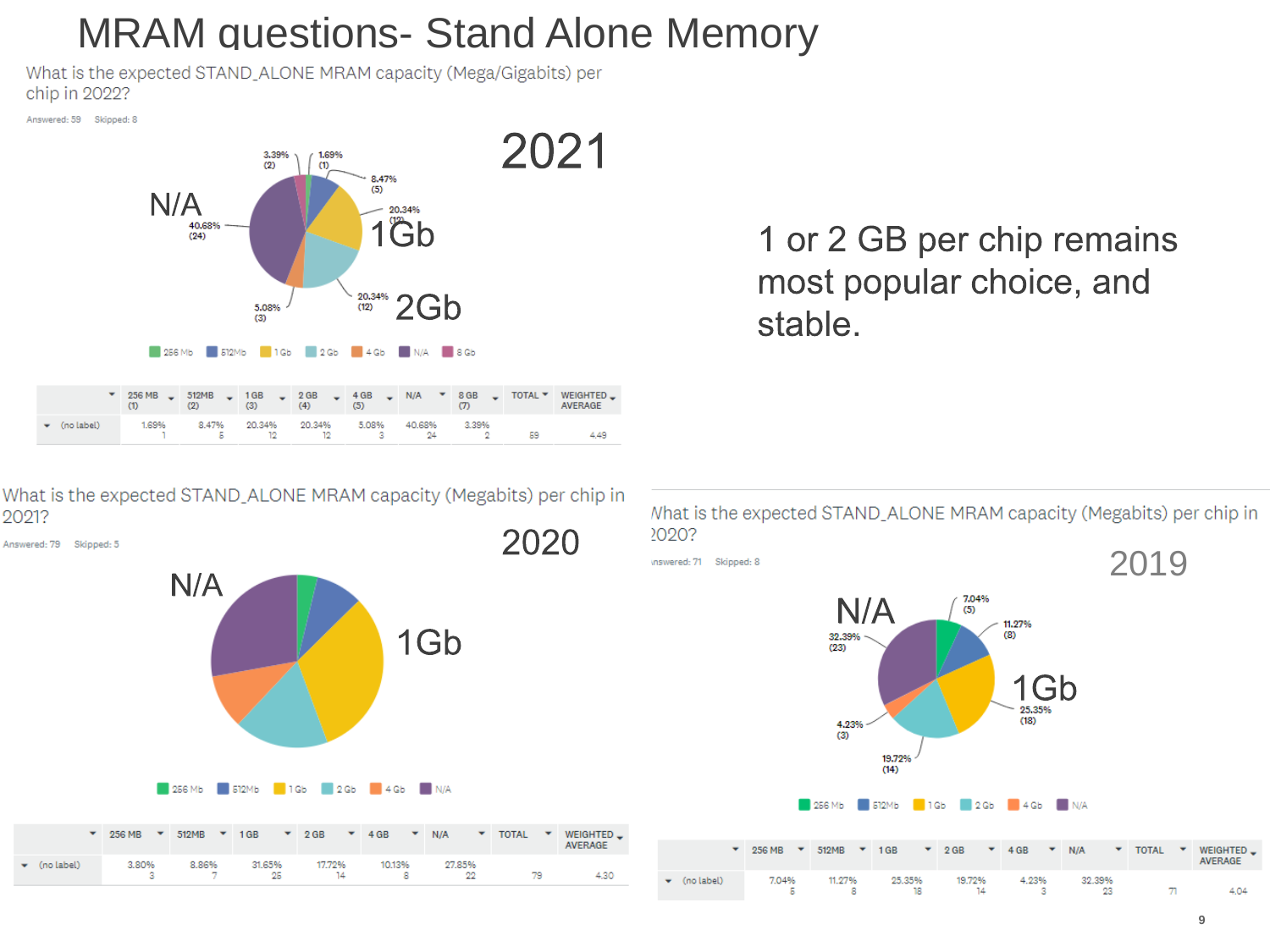What is the expected EMBEDDED MRAM capacity (Mega/Gigabits) per chip in 2022?

Answered: 59 Skipped: 8

v (no label)

8.47%

Б

15.25%

9



28.81%

17

6.78%

 $\Delta$ 

1.69%

 $\mathbf{1}$ 

38.98%

23

**Embedded MRAM** 

Similar to 2018-202 512 and 1 Gb most popular Moving more into 1Gb node.

What is the expected EMBEDDED MRAM capacity (Megabits) per chip in 2021 he expected EMBEDDED MRAM capacity (Megabits) per chip in Skipped: 78 Skipped: 6

TOTAL **v** 

59

WEIGHTED

3.95

AVERAGE

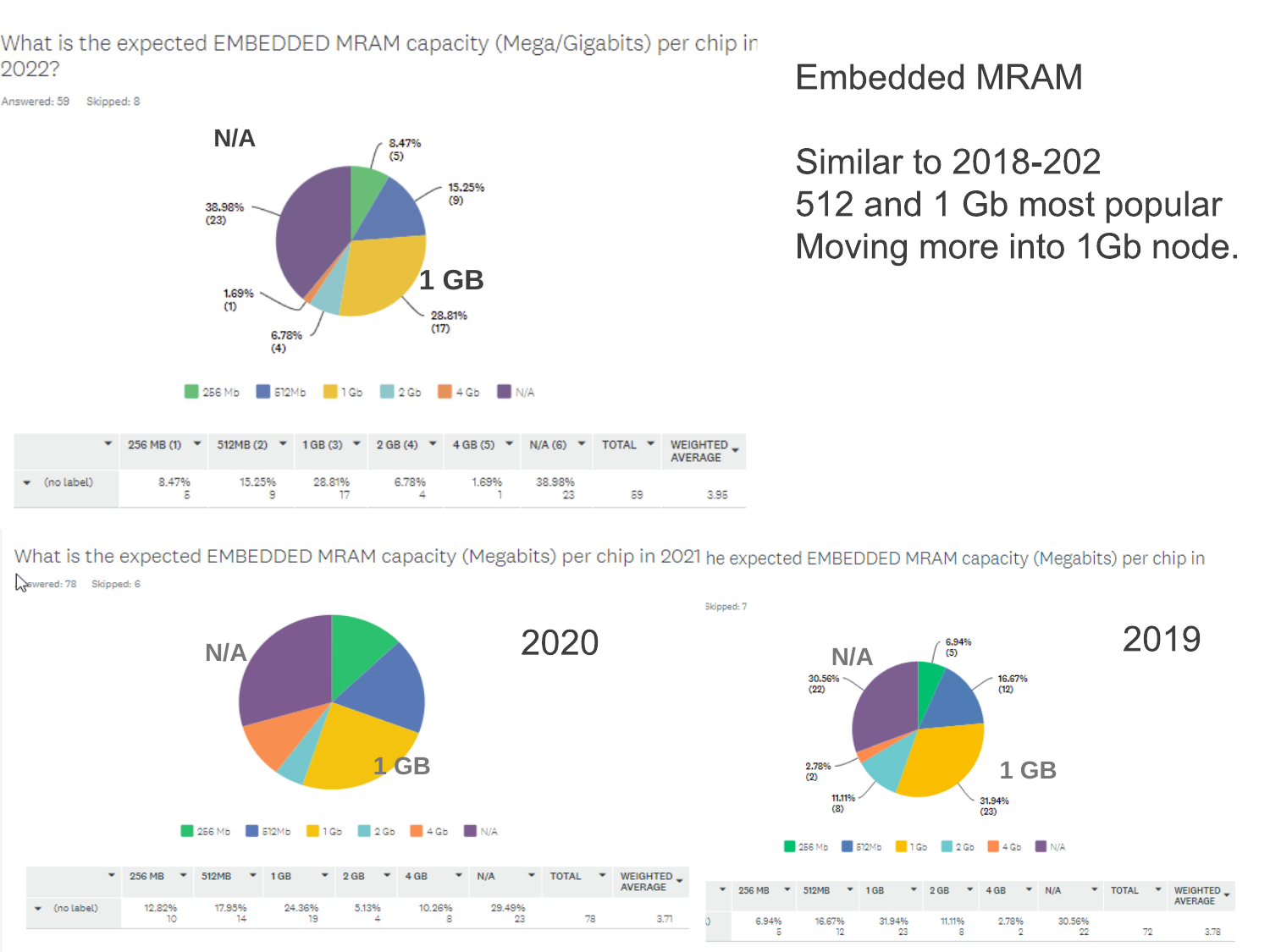### **NAND Question**

What is the expected NAND capacity (Terabits) per chip in 2022?

Answered: 60 Skipped: 7

(no label)



2Tb is most popular node. Which is a significant change in votes from 2018.

. But 3T also growing popularity

|            |       |        |        |        | $\blacktriangleright$ 1 TB(1) $\blacktriangleright$ 2 TB(2) $\blacktriangleright$ 3 TB(3) $\blacktriangleright$ 5 TB(4) $\blacktriangleright$ 10 TB(5) $\blacktriangleright$ N/A | $\mathbf{v}$  | TOTAL <b>T</b> | WEIGHTED _<br>AVERAGE |
|------------|-------|--------|--------|--------|----------------------------------------------------------------------------------------------------------------------------------------------------------------------------------|---------------|----------------|-----------------------|
| (no label) | 6.67% | 23.33% | 15.00% | 11.67% | 0.00%                                                                                                                                                                            | 43.33%<br>96. | 60             | 2.56                  |

#### What is the expected NAND capacity (Gigabits) per chip in 2021? Answered: 78 Skipped: 6



WEIGHTED

2.49

6

26

 $12$ 

**AVERAGE** 

78

ie expected NAND capacity (Gigabits) per chip in 2020?



80

2.58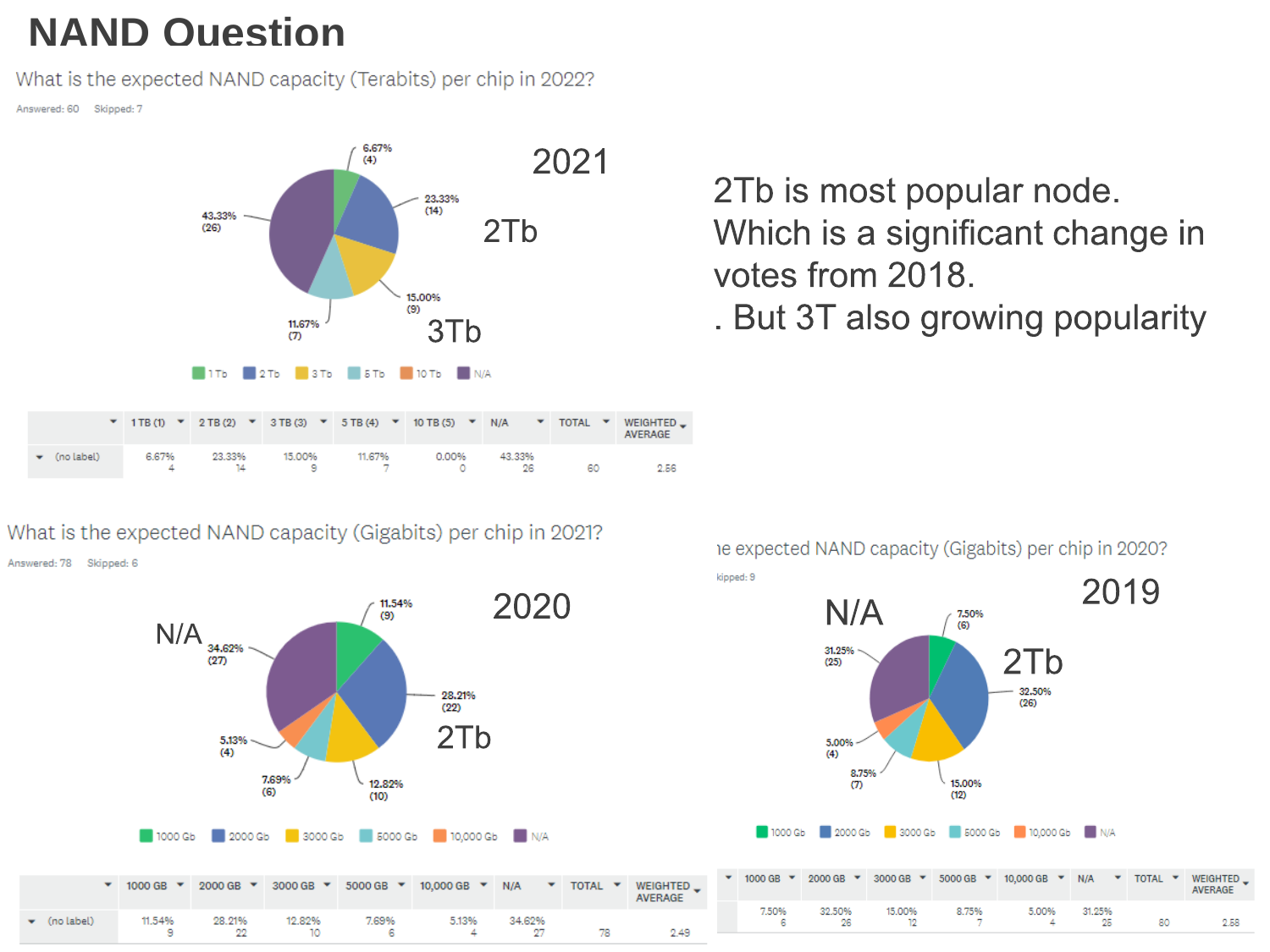### **New question this year about solid state technologies.**

Which 3 new Emerging Memory Technologies are expected to be delivered in the next 5 Years



| ANSWER CHOICES<br>▼                         |  | <b>RESPONSES</b> | $\overline{\phantom{a}}$ |  |
|---------------------------------------------|--|------------------|--------------------------|--|
| None of the above<br>▼                      |  | 51.02%           | 25                       |  |
| ▼ NRAM, FeFET, FeCAP                        |  | 12.24%           | 6                        |  |
| $\blacktriangleright$ ARAM, $xx$ RAM, NAND. |  | 4.08%            | 2                        |  |
| $\blacktriangleright$ NRAM, NAND, STXRAM    |  | 26.53%           | 13                       |  |
| DWM, FeFET, Yoda<br>▼                       |  | 6.12%            | з                        |  |
| <b>TOTAL</b>                                |  |                  |                          |  |